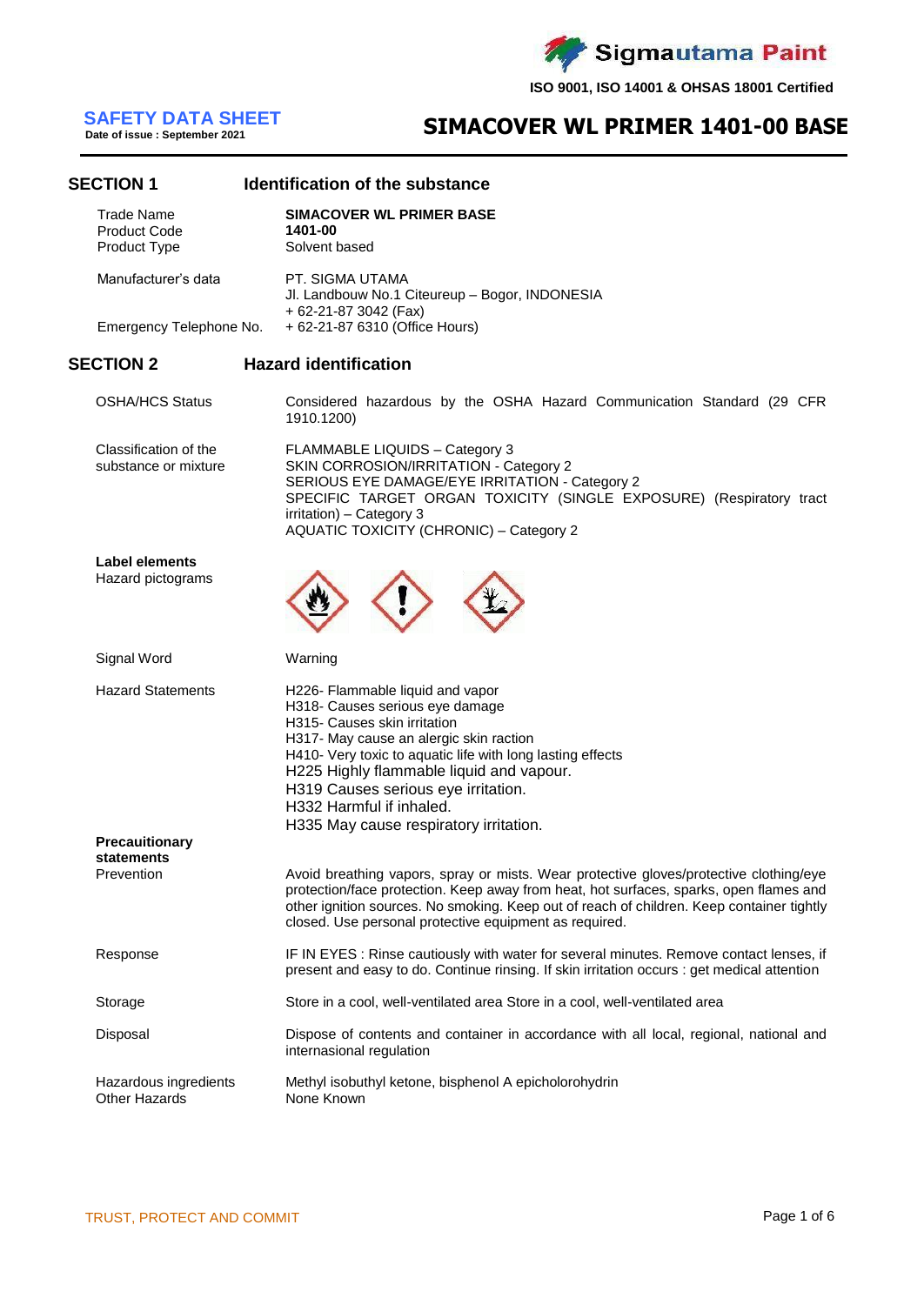

**Date of issue : September 2021**

## **SIMACOVER WL PRIMER 1401-00 BASE SAFETY DATA SHEET**

### **SECTION 3 Composition**

| Ingredient                        | <b>CAS No</b>  | Conc. range (%) | <b>GHS Classification</b>                                                               |
|-----------------------------------|----------------|-----------------|-----------------------------------------------------------------------------------------|
| Methyl isobutyl Ketone            | $108 - 10 - 1$ | $15-20$         | Flam. Lig. 2; H225<br>Acute Tox. 4:H319<br>Acute inhal. 4:H332<br><b>STOT SE 3:H335</b> |
| Bisphenol A -epicholorohydrin     | 25068-38-6     | $30 - 40$       | Skin Irrit H317<br>Eye Irrit H318<br>Asp. Tox. H335<br>Fertility Dam H360               |
| Titanium dioxide                  | 0013463-67-7   | $15 - 25$       |                                                                                         |
| <b>Hydrous magnesium Silicate</b> | 14807-96-6     | $30-40$         | skin irritation H316<br>Harmful if inhaled<br>H332. resp irrit H335                     |

Concentrations shown as range to protect confidentiality or due to batch variation.

**There are no additonal ingredients presents which, within the currenet knowledge of the supplier and in the concentrations applicable, are classified as hazardous to health and environment and hence require reporting in this section**

### **SECTION 4 First Aid Measure**

In all cases of doubt, or when symptoms persist, seek medical attention. Never give anything by mouth to an unconscious person. If breathing is irregular, drowsiness, loss of consciousness or cramps : call 112 and give immediate treatment (first aid)

| Eye contact                      | Check for and remove any contact lenses. Immediately flush eyes with plenty of water for<br>at least 15 minutes, occasionally lifting the upper and lower eyelids. Seek immediate<br>medical attention.                                                                                                               |
|----------------------------------|-----------------------------------------------------------------------------------------------------------------------------------------------------------------------------------------------------------------------------------------------------------------------------------------------------------------------|
| <b>Inhalation</b>                | Remove to fresh air. Keep person warm and at rest. If not breathing, if breathing is<br>irregular or if respiratory arrest occurs, provide artificial respiration or oxygen by trained<br>personnel. Give nothing by mouth. If unconscious, place in recovery position and get<br>medical attention immediately       |
| <b>Skin contact</b>              | Remove contaminated clothing and shoes. Wash skin thoroughly with soap and water or<br>use recognized skin cleanser. Do NOT use solvents or thinners                                                                                                                                                                  |
| Ingestion                        | If swallowed, seek medical advice immediately and show this container or label. Keep<br>person warm and at rest. Do not induce vomiting unless directed to do so by medical<br>personnel. Lower the head so that vomit will not re-enter the mouth and throat                                                         |
| <b>Protection of first-aider</b> | No action shall be taken involving any personal risk or without suitable training. If it is<br>suspected that fumes are still present, the rescuer should wear an appropriate mask or<br>self-contained breathing apparatus. It may be dangerous to the person providing aid to<br>give mouth-to-mouth resuscitation. |
| <b>CTION 5</b>                   | Fire Fighting Messure                                                                                                                                                                                                                                                                                                 |

### **SECTION 5 Fire Fighting Measure**

**Extinguishing media** Recommended : Alcohol resistant foam, CO2 ,powder, water spray (foam) Not to be used : water jet **Hazards from the substance or mixture** Flammable liquid and vapor. In a fire or heated, a pressure increase will occur and the container may burst, with the risk of a subsequent explosion. Runoff to sewer may create

fire or explosion hazard. This material is toxic to aquatic life with long lasting effects. Fire water contaminated with this material must be contained and prevented from being discharged to any waterway, sewer or drain.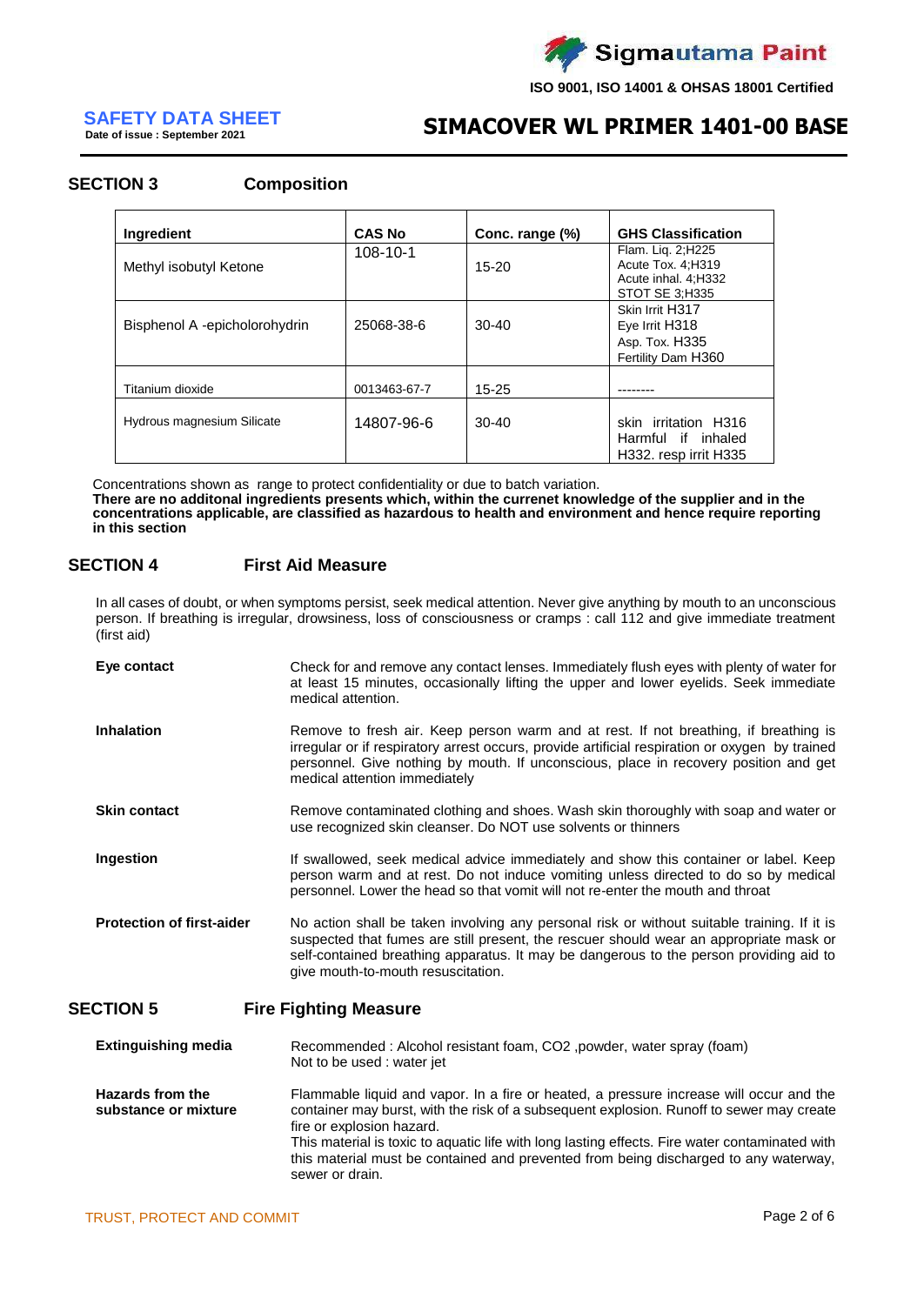

## **SIMACOVER WL PRIMER 1401-00 BASE SAFETY DATA SHEET**

| <b>Hazardous combustion</b> | Decomposition products may include the following materials : carbon oxides metal        |
|-----------------------------|-----------------------------------------------------------------------------------------|
| products                    | oxide/oxides.                                                                           |
| Special equipment for fire  | Fire-fighters should wear appropriate protective equipment and self-contained breathing |
| fighter                     | apparatus (SCBA) with a full face-piece operated in positive pressure mode.             |

### **SECTION 6 Accidental release measurement**

**Personal precautions, protective equipment and emergency procedures** No action shall be taken involving any personal risk or without suitable training. If the product contaminates lakes, rivers, or sewers, inform the appropriate authorities in accordance with local regulations. Avoid all direct contact with the spilled material. Exclude sources of ignition and be aware of explosion hazard. Ventilate the area. Avoid breathing vapor or mist. Refer to protective measures listed in sections 7 and 8.

- **Environmental precautions** Avoid dispersal of spilled material and runoff and contact with soil, waterways, drains and sewers. Inform the relevant authorities if the product has caused environmental pollution (sewers, waterways, soil or air). Water polluting material. May be harmful to the environment if released in large quantities
- **Methods for cleaning up** Stop leak if without risk. Move containers from spill area. Approach release from upwind. Prevent entry into sewers, water courses, basements or confined areas. Wash spillages into an effluent treatment plant or proceed as follows. Contain and collect spillage with non-combustible, absorbent material e.g.sand, earth, vermiculite or diatomaceous earth and place in container for disposal according to local regulations (see section 13). Use spark-proof tools and explosion-proof equipment. Contaminated absorbent material may pose the same hazard as the spilled product.

### **SECTION 7 Handling and storage**

**Handling** Vapor are heavier than air and may spread along floors. Vapors may form explosive mixtures with air. Prevent the creation of flammable or explosive concentrations of vapors in air and avoid vapor concentrations higher than the occupational exposure limits. In addition, the product should be used only in areas from which all naked lights and other sources of ignition have been excluded. Electrical equipment should be protected to the appropriate standard. To dissipate static electricity during transfer, ground drum and connect to receiving container with bonding strap. No sparking tools should be used. Avoid inhalation of vapour, dust and spray mist. Avoid contact with skin and eyes. Eating, drinking and smoking should be prohibited in area where this material is handled, stored and processed. Appropriate personal protective equipment: see section 8. Always keep in containers made from the same material as the original one.

**Storage** Store in a cool, well-ventilated area away from incompatible materials and ignition sources. Keep out of the reach of children. Keep away from : Oxidizing agents, strong alkalis, strong acids. No smoking. Prevent unauthorized access. Containers that are opened must be carefully resealed and kept upright to prevent leakage. Store in accordance with local requlations.

### **SECTION 8 Exposure control/personal protection**

| Ingredient             | <b>Exposure limit</b>      |
|------------------------|----------------------------|
| Hydrous magnesium      | <b>OSHA</b>                |
| Silicate               | TWA 2 $mg/m3$              |
| Methyl isobutyl Ketone | OSHA PEL 100 ppm 410 mg/m3 |
|                        | ACGIH TLV (8-hour) 20 ppm  |
|                        | ACGIH STEL 75 ppm          |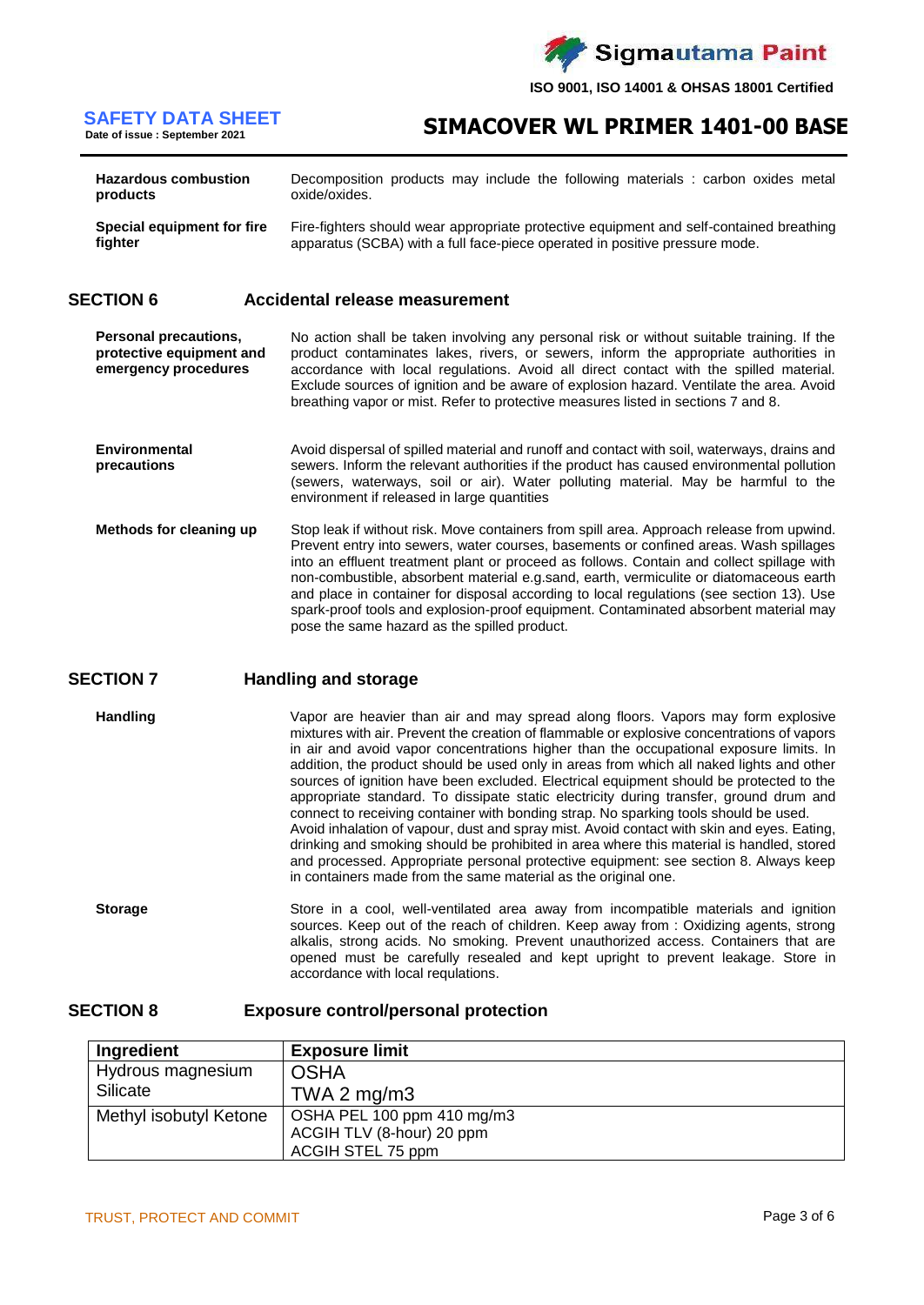

**Date of issue : September 2021**

**Personal Protection**

## **SIMACOVER WL PRIMER 1401-00 BASE SAFETY DATA SHEET**



Use a NIOSH APPROVED RESPIRATOR Use GOGGLES OR FACE SHIELD RUBBER GLOVES AS NEEDED USE APPRON OR OTHER CLOTHING TO AVOID SKIN CONTACT

Personil protective equipment should be selected based on the task being performed and the risks involved and should be approved by a specialist before handling this product. Use a properly fitted, air-purifying or air fed respirator complying with an approved standard. Gloves must be worn for all work that may result in soiling. Apron/coveralls/protective clothing must be worn when soiling is so great that regular work clothes do not adequately protect skin against contact with the product. Safety eyewear should be used when there is a likelihood of exposure.

- **Engineering controls** Keep gas, vapor, or dust cocentration below any lower explosive limit. Arrange sufficient ventilation by local exhaust ventilation and good general ventilation to keep the airborne concentrations of vapors or dust lowest possible and below their respective threshold limit value. Ensure that eyewash stations and safety showers are proximal to the work-station location
- **Hygiene measures** Wash hands, forearms, and face thoroughly after handling compounds and before eating, smoking, using lavatory, and at the end of day.
- **Environmental exposure controls** Emissions from ventilation or work process equipment should be checked to ensure they comply with the requirements of environmental protection legislation. In some cases, fume scrubbers, filter or engineering modifications to the process equipment will be necessary to reduce emissions to acceptable levels

### **SECTION 9 Physical and chemical properties**

| Physical            | Liquid colored            |
|---------------------|---------------------------|
| Odor                | Solvent-like              |
| Flash point         | Closed Cup : 21 °C        |
| Vapor density       | Heavier than air          |
| Spesific density    | $1.40 \pm 0.15$ kg /litre |
| Viscosity           | 10-15 Poise/Str           |
| <b>Solubilities</b> | Insoluble in water        |

### **SECTION 10 Stability and reactivity**

| Reactivity and chemical<br>stability | <b>Conditions to avoid</b> : Avoid temperatures above 60°C (140 F), direct sunlight and<br>contact with sources of heat.<br>Hazardous reactions: Keep away from oxidising agents, strongly alkaline and strongly<br>acid materials in order to avoid exothermic reactions. |
|--------------------------------------|----------------------------------------------------------------------------------------------------------------------------------------------------------------------------------------------------------------------------------------------------------------------------|
| Hazardous decomposition<br>products  | Under norma conditions of storage and use, hazardous decomposiiton products should<br>not be produced                                                                                                                                                                      |
| Conditions to avoid                  | Avoid all possible sources of ignition (spark or flame). Do not pressurized, cut, weld,<br>braze, solder, drill, grind or expose containers to heat or sources of ignition                                                                                                 |

### **SECTION 11 Toxicological information**

| Ingredient                    | Oral LD 50, mg/kg | Skin LD 50, mg/kg | <b>Inhalation vapor LD</b><br>50, mg/l/4 hours |
|-------------------------------|-------------------|-------------------|------------------------------------------------|
| Bisphenol A –epicholorohydrin | 4000 rat          | 20000 rabbit      | No data                                        |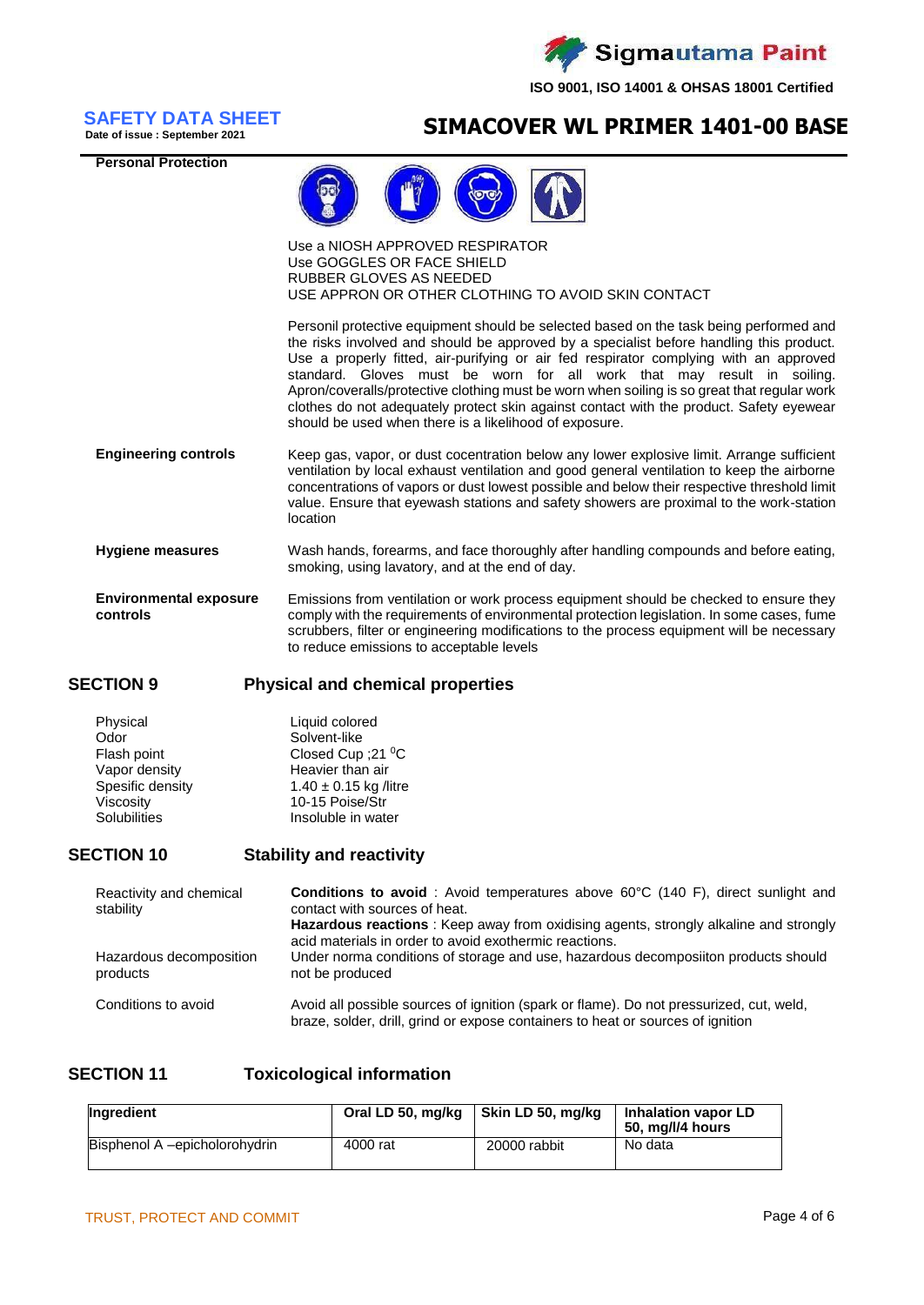

## **Date of issue : September 2021**

## **SIMACOVER WL PRIMER 1401-00 BASE SAFETY DATA SHEET**

| Titanium dioxide       | 10,000, Rat       | 10,000 Rabbit              | No data         |  |
|------------------------|-------------------|----------------------------|-----------------|--|
| Methyl Isobutyl Ketone | > 2,000 mg/l, rat | $> 2,000$ mg/kg,<br>rabbit | $>$ 10-20 mg/kg |  |

### **SECTION 12 Ecological information**

| 96 hr LC50 fish,<br>Ingredient |                       | 48 hr EC50 crustacea,  | 96 hr EC50 algae,         |  |  |
|--------------------------------|-----------------------|------------------------|---------------------------|--|--|
|                                | mg/l                  | mg/l                   | mq/l                      |  |  |
| Bisphenol A-                   | 9.4, Marinewater fish | 21 days: 3.16, Daphnia | 96 hours: 1.1 Marinewater |  |  |
| epicholorohydrin               |                       | magna                  | algae                     |  |  |
| Titanium dioxide               | 1,000.00, Fundulus    | 5.50, Daphnia magna    | 5.83 (72 hr),             |  |  |
|                                | heteroclitus          |                        | Pseudokirchneriella       |  |  |
|                                |                       |                        | subcapitata               |  |  |
| Methyl isobutyl Ketone         | >100, Danio rerio     | >100, Daphnia magna    | No data                   |  |  |
|                                | (zebra fish)          | (Water flea)           |                           |  |  |
|                                |                       |                        |                           |  |  |

Environmental precaution : harmful to aquatic organism, may cause long term adeverse effect in the aquatic environment.

### **SECTION 13 Disposal consideration**

The generation of waste should be avoided or minimized wherever possible. Disposal of this product, solutions and any by products should at all times comply with the requirements of environmental protection and waste disposal legislation and any regional local authority requirements. Residues of the product is listed as hazardous waste. Dispose of according to all state and local applicable regulations.

Waste should not be disposed of untreated to the sewer unless fully compliant with the requirements of all authorities with jurisdiction. Spillage, remains, discarded clothes and similar should be discarded in a fireproof container. The information presented below only applies to the material as supplied. The identification based on characteristic or listing may not apply if the material has been used or otherwise contaminated.

### **SECTION 14 Transport information**

| Transport within user's<br>premises |         | Always transport in closed containers that are upright and secure. Ensure that persons |   | transporting the product know what to do in the event of an accident or spillage |       |        |                           |
|-------------------------------------|---------|----------------------------------------------------------------------------------------|---|----------------------------------------------------------------------------------|-------|--------|---------------------------|
|                                     | UN no.  | Proper shipping name                                                                   |   | <b>Transport hazard</b><br>class(es)                                             | $PG*$ | $Env*$ | Additional<br>information |
| ADR/RID<br>Class                    | UN 1263 | Paint                                                                                  | 3 | <b>O</b>                                                                         | Ш     | Yes    |                           |
| <b>IMDG</b><br>Class                | UN1263  | Paint                                                                                  | 3 | 1601/09/10 04:0                                                                  | Ш     | Yes    |                           |
| <b>IATA Class</b>                   | UN1263  | Paint                                                                                  | 3 | <b>FLAMMARIES</b>                                                                | Ш     | Yes    |                           |

PG\* : Packing group Env\* : Environmental hazards

### **SECTION 15 Regulatory information**

Safety, health and environmental regulation/legislation specific for the substance or mixture

### **SECTION 16 Other information**

| Abbreviation and | GHS = Globally Harmonized System of Classification and Labelling of |
|------------------|---------------------------------------------------------------------|
| acronyms         | Chemicals                                                           |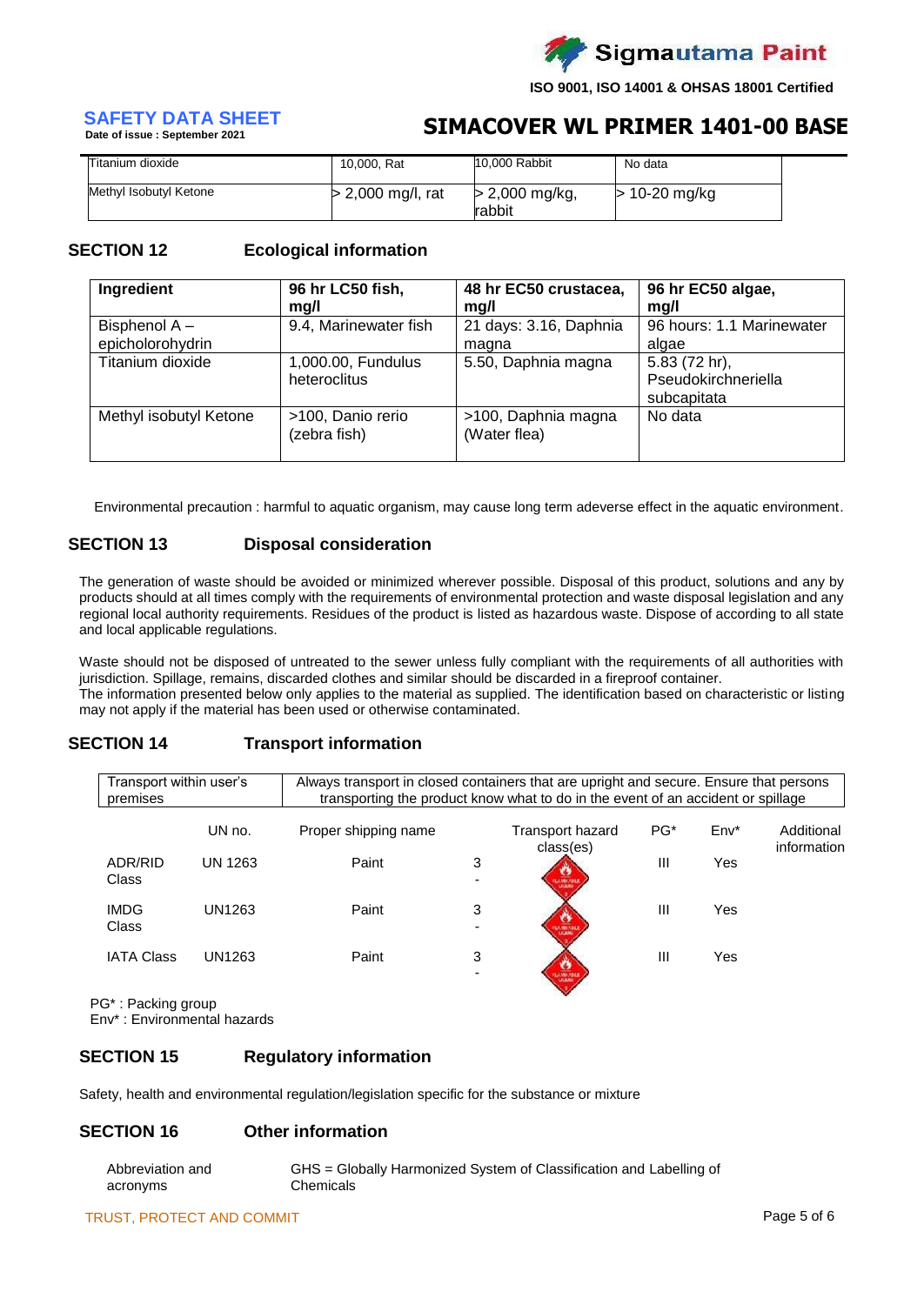

**Date of issue : September 2021**

## **SIMACOVER WL PRIMER 1401-00 BASE SAFETY DATA SHEET**

Disclaimer **TO THE BEST OUR KNOWLEDGE, THE INFORMATION CONTAINED HERE IN IS ACCURATE. HOWEVER, NEITHER PT. SIGMA UTAMA NOR ANY SUBSIDIARIES ASSUMES ANY LIABILITY**

**WHATSOEVER FOR THE ACCURACY OR COMPLETENESS OF THE INFORMATION CONTAINED HEREIN. FINAL DETERMINATION OF SUITABILITY OF ANY MATERIAL IS THE SOLE RESPONSIBILITY OF THE USER. ALL MATERIAL MAY PRESENT UNKNOW HAZARD AND SHOULD BE USED IN CAUTION. ALTHOUGH CERTAIN HAZARD ARE DESCRIBED HEREIN, WE CAN NOT GUARANTEE THAT THESE ARE THE ONLY HAZARD, WHICH EXIST.**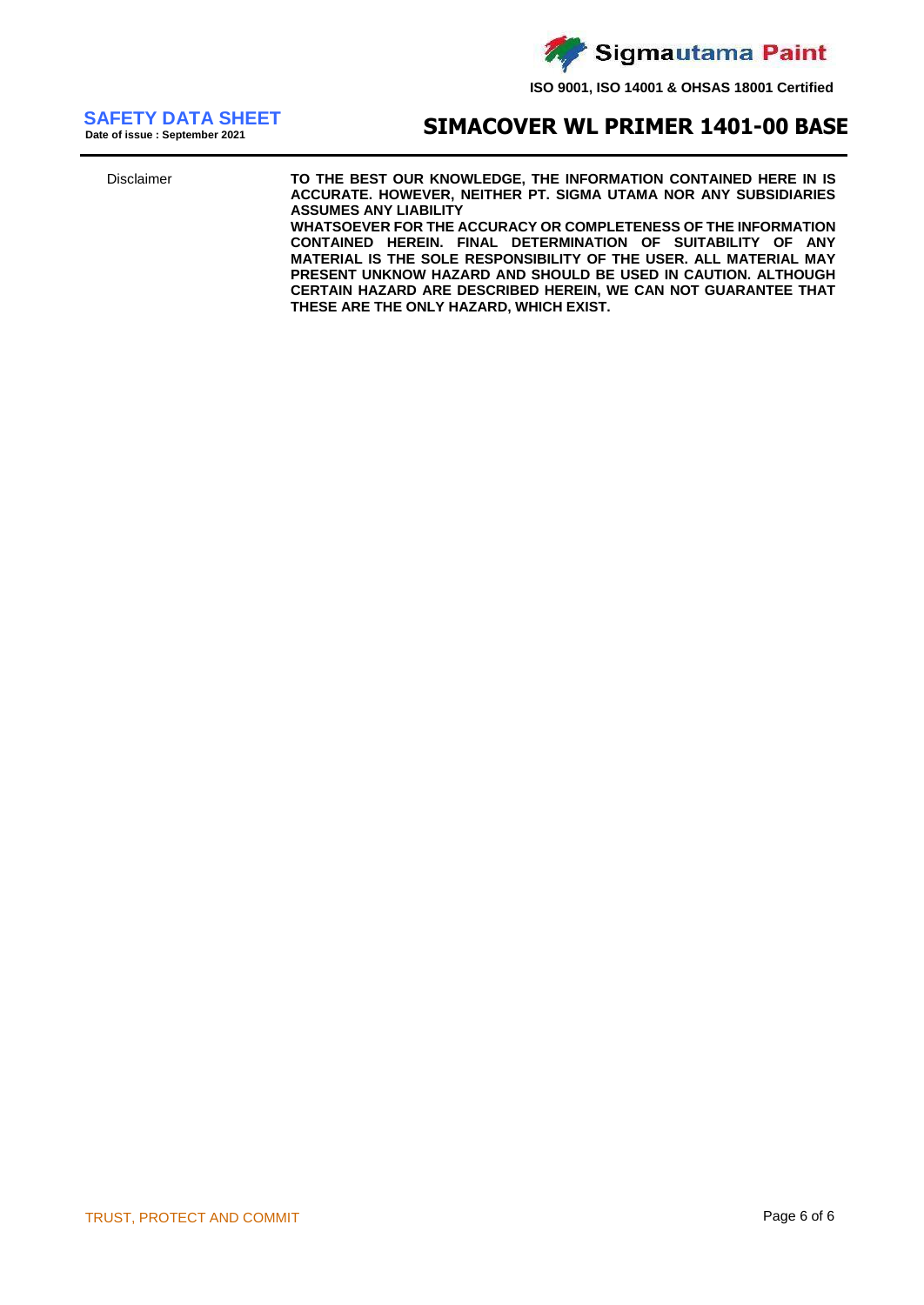**Sigmautama Paint** 

**ISO 9001, ISO 14001 & OHSAS 18001 Certified**

**Date of issue : September 2021**

## **SIMACOVER WL PRIMER 1401-00 HARDENER SAFETY DATA SHEET**

### **SECTION 1 Identification of the substance**

| JLVIIVII I                                        | שטוויווטפווטוו טו נווכ Supsiance                                                                                                                                                                                                                                                                                                        |
|---------------------------------------------------|-----------------------------------------------------------------------------------------------------------------------------------------------------------------------------------------------------------------------------------------------------------------------------------------------------------------------------------------|
| Trade Name<br><b>Product Code</b><br>Product Type | <b>SIMACOVER WL PRIMER HARDENER</b><br>1401-00<br>Solvent based                                                                                                                                                                                                                                                                         |
| Manufacturer's data                               | PT. SIGMA UTAMA<br>Jl. Landbouw No.1 Citeureup - Bogor, INDONESIA<br>+ 62-21-87 3042 (Fax)                                                                                                                                                                                                                                              |
| Emergency Telephone No.                           | + 62-21-87 6310 (Office Hours)                                                                                                                                                                                                                                                                                                          |
| <b>SECTION 2</b>                                  | <b>Hazard identification</b>                                                                                                                                                                                                                                                                                                            |
| <b>OSHA/HCS Status</b>                            | Considered hazardous by the OSHA Hazard Communication Standard (29 CFR<br>1910.1200)                                                                                                                                                                                                                                                    |
| Classification of the<br>substance or mixture     | FLAMMABLE LIQUIDS - Category 3<br>SKIN CORROSION/IRRITATION - Category 2<br>SERIOUS EYE DAMAGE/EYE IRRITATION - Category 2<br>SPECIFIC TARGET ORGAN TOXICITY (SINGLE EXPOSURE) (Respiratory tract<br>irritation) - Category 3<br><b>AQUATIC TOXICITY (CHRONIC) - Category 2</b>                                                         |
| <b>Label elements</b><br>Hazard pictograms        |                                                                                                                                                                                                                                                                                                                                         |
| Signal Word                                       | Warning                                                                                                                                                                                                                                                                                                                                 |
| <b>Hazard Statements</b>                          | H226- Flammable liquid and vapor<br>H318- Causes serious eye damage<br>H315- Causes skin irritation<br>H317- May cause an alergic skin raction<br>H410- Very toxic to aquatic life with long lasting effects                                                                                                                            |
| Precauitionary<br>statements<br>Prevention        | Avoid breathing vapors, spray or mists. Wear protective gloves/protective clothing/eye<br>protection/face protection. Keep away from heat, hot surfaces, sparks, open flames and<br>other ignition sources. No smoking. Keep out of reach of children. Keep container tightly<br>closed. Use personal protective equipment as required. |
| Response                                          | IF IN EYES : Rinse cautiously with water for several minutes. Remove contact lenses, if<br>present and easy to do. Continue rinsing. If skin irritation occurs : get medical attention                                                                                                                                                  |
|                                                   |                                                                                                                                                                                                                                                                                                                                         |

Storage Store in a cool, well-ventilated area Store in a cool, well-ventilated area

Disposal Dispose of contents and container in accordance with all local, regional, national and internasional regulation

Hazardous ingredients Xylene, polyamide resin Other Hazards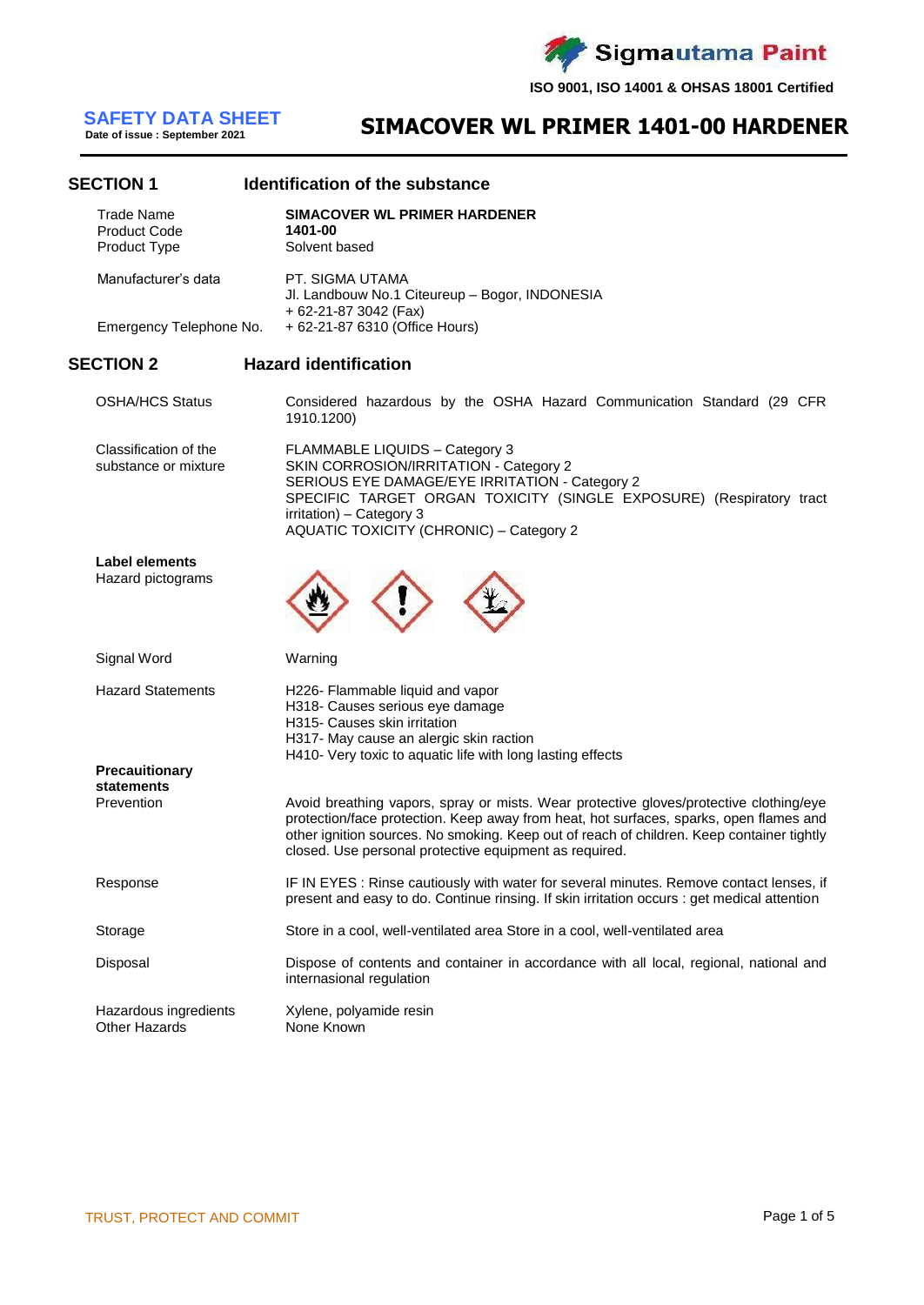

**Date of issue : September 2021**

## **SIMACOVER WL PRIMER 1401-00 HARDENER SAFETY DATA SHEET**

### **SECTION 3**

| <b>Composition</b> |  |
|--------------------|--|
|--------------------|--|

| <b>Ingredient</b>           | <b>CAS No</b> | <b>Concentration</b><br>range $(\%)$ | <b>GHS Classification</b>                                                                                                     |
|-----------------------------|---------------|--------------------------------------|-------------------------------------------------------------------------------------------------------------------------------|
|                             | 1330-20-7     |                                      | Flam. Liq. 3; H226<br>Acute Tox. 4; H332<br>Acute Tox. 4; H312<br>Skin Irrit. 2; H315<br>Eye Irrit. 2; H319<br>STOT SE 3;H335 |
| Xylene                      |               | $20 - 15$                            | Asp. Tox. 1; H304                                                                                                             |
| Polyamide resin             | 68410-23-1    | $25 - 40$                            |                                                                                                                               |
| <b>Isobutanol</b>           | 78-83-1       | $15 - 20$                            | Flam. Liq. 3;H226<br>Skin Irrit. 2; H315<br>EyeDam.1, H318,<br>STOTSE3, H335                                                  |
| Tris-2,4,6-                 | $90 - 72 - 2$ |                                      |                                                                                                                               |
| (dimethylaminomethyl)phenol |               | $\leq$ 2                             |                                                                                                                               |

Concentrations shown as range to protect confidentiality or due to batch variation. **There are no additonal ingredients presents which, within the currenet knowledge of the supplier and in the concentrations applicable, are classified as hazardous to health and environment and hence require reporting in this section**

### **SECTION 4 First Aid Measure**

In all cases of doubt, or when symptoms persist, seek medical attention. Never give anything by mouth to an unconscious person. If breathing is irregular, drowsiness, loss of consciousness or cramps : call 112 and give immediate treatment (first aid)

| Eye contact                      | Check for and remove any contact lenses. Immediately flush eyes with plenty of water for<br>at least 15 minutes, occasionally lifting the upper and lower eyelids. Seek immediate<br>medical attention.                                                                                                               |
|----------------------------------|-----------------------------------------------------------------------------------------------------------------------------------------------------------------------------------------------------------------------------------------------------------------------------------------------------------------------|
| <b>Inhalation</b>                | Remove to fresh air. Keep person warm and at rest. If not breathing, if breathing is<br>irregular or if respiratory arrest occurs, provide artificial respiration or oxygen by trained<br>personnel. Give nothing by mouth. If unconscious, place in recovery position and get<br>medical attention immediately       |
| <b>Skin contact</b>              | Remove contaminated clothing and shoes. Wash skin thoroughly with soap and water or<br>use recognized skin cleanser. Do NOT use solvents or thinners                                                                                                                                                                  |
| Ingestion                        | If swallowed, seek medical advice immediately and show this container or label. Keep<br>person warm and at rest. Do not induce vomiting unless directed to do so by medical<br>personnel. Lower the head so that vomit will not re-enter the mouth and throat                                                         |
| <b>Protection of first-aider</b> | No action shall be taken involving any personal risk or without suitable training. If it is<br>suspected that fumes are still present, the rescuer should wear an appropriate mask or<br>self-contained breathing apparatus. It may be dangerous to the person providing aid to<br>give mouth-to-mouth resuscitation. |
| <b>SECTION 5</b>                 | <b>Fire Fighting Measure</b>                                                                                                                                                                                                                                                                                          |
| <b>Extinguishing media</b>       | Recommended: Alcohol resistant foam, CO2, powder, water spray (foam)<br>Not to be used : water jet                                                                                                                                                                                                                    |

**Hazards from the substance or mixture** Flammable liquid and vapor. In a fire or heated, a pressure increase will occur and the container may burst, with the risk of a subsequent explosion. Runoff to sewer may create fire or explosion hazard. This material is toxic to aquatic life with long lasting effects. Fire water contaminated with this material must be contained and prevented from being discharged to any waterway, sewer or drain.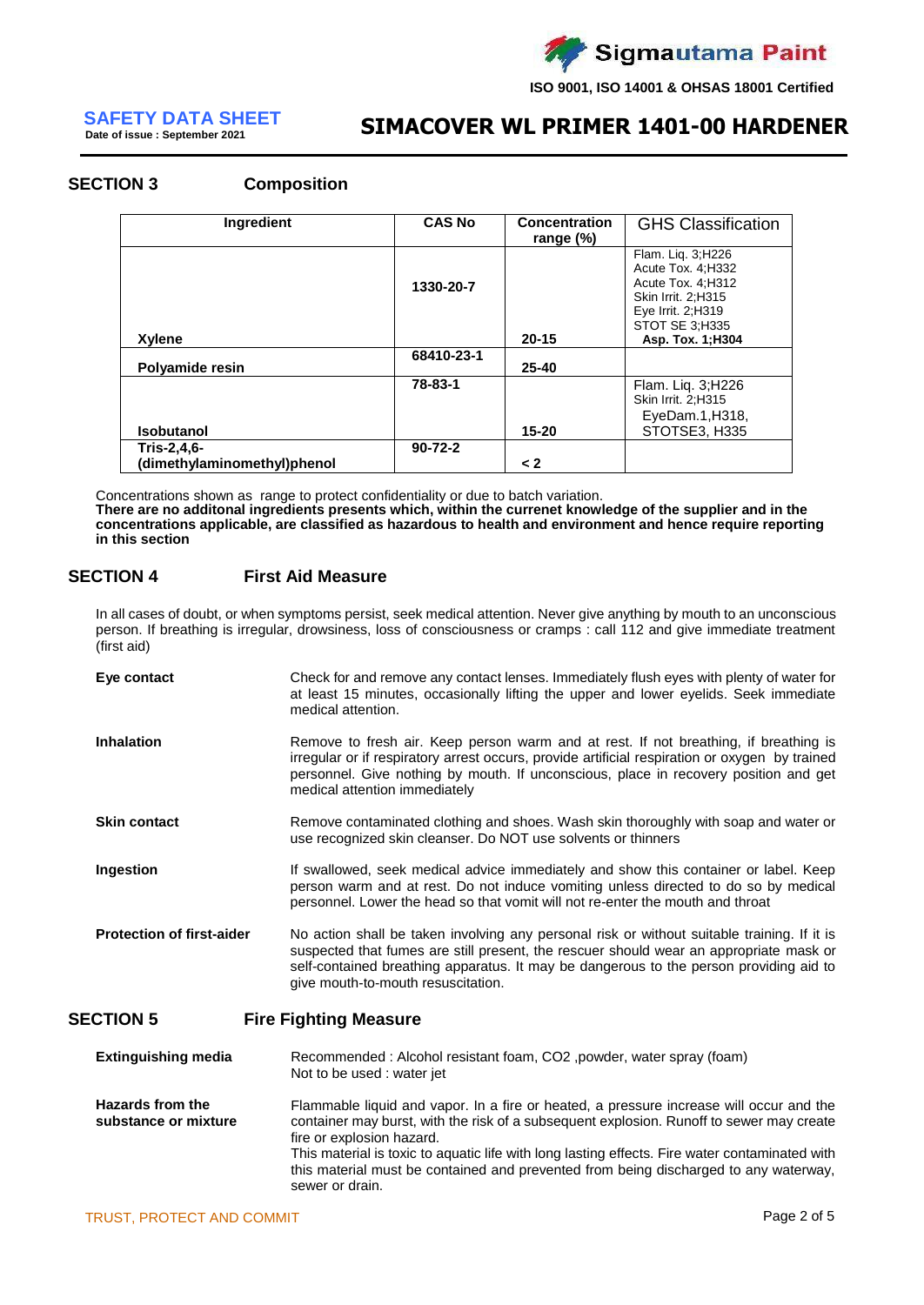

## **Date of issue : September 2021**

**SIMACOVER WL PRIMER 1401-00 HARDENER SAFETY DATA SHEET**

| <b>Hazardous combustion</b>       | Decomposition products may include the following materials : carbon oxides metal        |  |  |  |  |
|-----------------------------------|-----------------------------------------------------------------------------------------|--|--|--|--|
| products                          | oxide/oxides.                                                                           |  |  |  |  |
| <b>Special equipment for fire</b> | Fire-fighters should wear appropriate protective equipment and self-contained breathing |  |  |  |  |
| fighter                           | apparatus (SCBA) with a full face-piece operated in positive pressure mode.             |  |  |  |  |

### **SECTION 6 Accidental release measurement**

**Personal precautions, protective equipment and emergency procedures** No action shall be taken involving any personal risk or without suitable training. If the product contaminates lakes, rivers, or sewers, inform the appropriate authorities in accordance with local regulations. Avoid all direct contact with the spilled material. Exclude sources of ignition and be aware of explosion hazard. Ventilate the area. Avoid breathing vapor or mist. Refer to protective measures listed in sections 7 and 8.

- **Environmental precautions** Avoid dispersal of spilled material and runoff and contact with soil, waterways, drains and sewers. Inform the relevant authorities if the product has caused environmental pollution (sewers, waterways, soil or air). Water polluting material. May be harmful to the environment if released in large quantities
- **Methods for cleaning up** Stop leak if without risk. Move containers from spill area. Approach release from upwind. Prevent entry into sewers, water courses, basements or confined areas. Wash spillages into an effluent treatment plant or proceed as follows. Contain and collect spillage with non-combustible, absorbent material e.g.sand, earth, vermiculite or diatomaceous earth and place in container for disposal according to local regulations (see section 13). Use spark-proof tools and explosion-proof equipment. Contaminated absorbent material may pose the same hazard as the spilled product.

### **SECTION 7 Handling and storage**

**Handling** Vapor are heavier than air and may spread along floors. Vapors may form explosive mixtures with air. Prevent the creation of flammable or explosive concentrations of vapors in air and avoid vapor concentrations higher than the occupational exposure limits. In addition, the product should be used only in areas from which all naked lights and other sources of ignition have been excluded. Electrical equipment should be protected to the appropriate standard. To dissipate static electricity during transfer, ground drum and connect to receiving container with bonding strap. No sparking tools should be used. Avoid inhalation of vapour, dust and spray mist. Avoid contact with skin and eyes. Eating, drinking and smoking should be prohibited in area where this material is handled, stored and processed. Appropriate personal protective equipment: see section 8. Always keep in containers made from the same material as the original one.

**Storage** Store in a cool, well-ventilated area away from incompatible materials and ignition sources. Keep out of the reach of children. Keep away from : Oxidizing agents, strong alkalis, strong acids. No smoking. Prevent unauthorized access. Containers that are opened must be carefully resealed and kept upright to prevent leakage. Store in accordance with local requlations.

### **SECTION 8 Exposure control/personal protection**

| Ingredient      | <b>Exposure limit</b>              |
|-----------------|------------------------------------|
| Xylene          | <b>OSHA 2013</b>                   |
|                 | TWA: $435 \text{ mg/m}^3$ 8 hours. |
|                 | TWA: 100 ppm 8 hours               |
| Polyamide resin | <b>OSHA PEL</b>                    |
|                 | TWA: $25 \text{ mg/m}^3$           |
|                 | TWA: 10 ppm                        |
| isobutanol      | <b>NIOSH REL</b>                   |
|                 | TWA: 50 ppm 150 mg/m3              |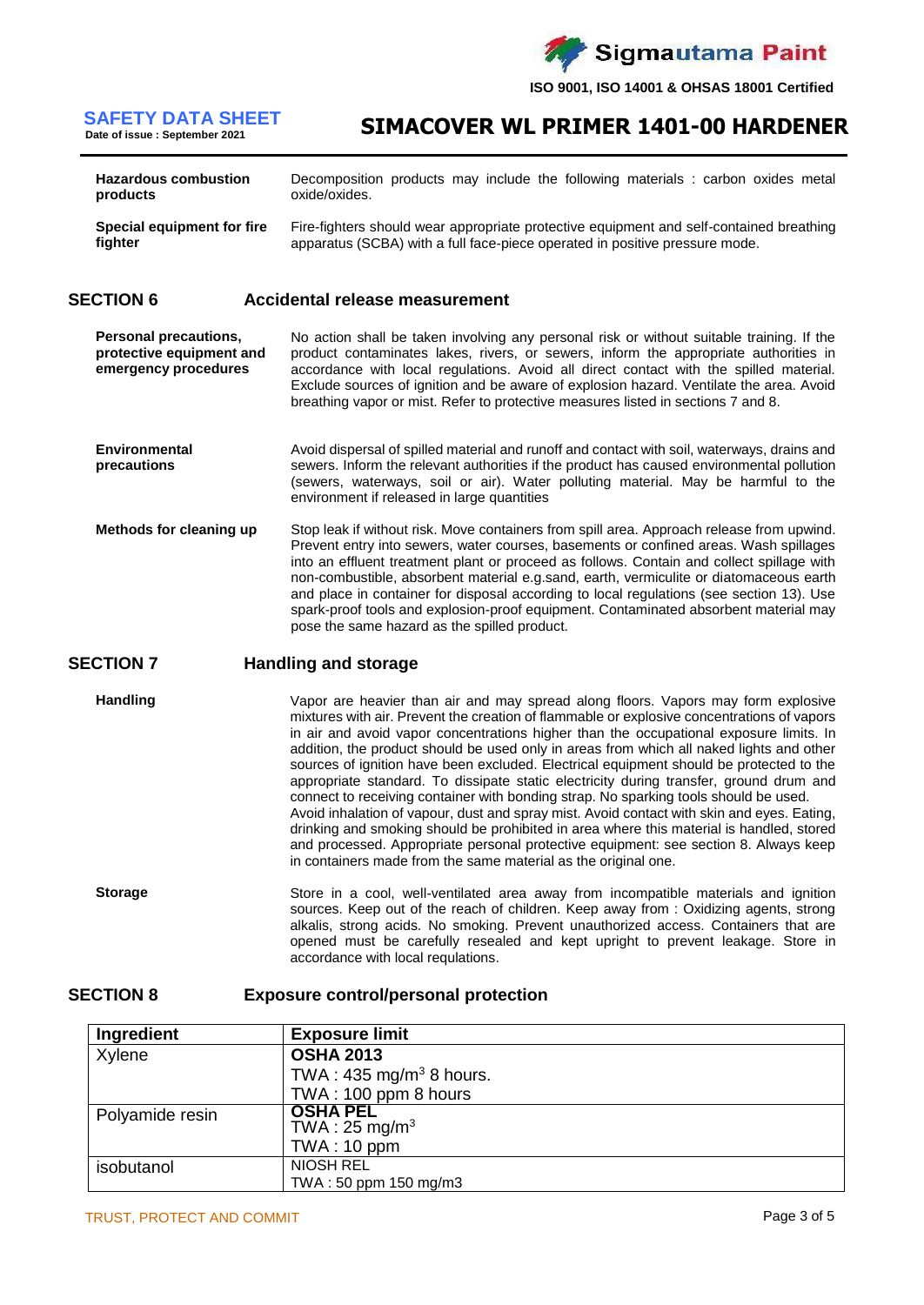

**Date of issue : September 2021**

## **SIMACOVER WL PRIMER 1401-00 HARDENER SAFETY DATA SHEET**





Use a NIOSH APPROVED RESPIRATOR Use GOGGLES OR FACE SHIELD RUBBER GLOVES AS NEEDED USE APPRON OR OTHER CLOTHING TO AVOID SKIN CONTACT

Personil protective equipment should be selected based on the task being performed and the risks involved and should be approved by a specialist before handling this product. Use a properly fitted, air-purifying or air fed respirator complying with an approved standard. Gloves must be worn for all work that may result in soiling. Apron/coveralls/protective clothing must be worn when soiling is so great that regular work clothes do not adequately protect skin against contact with the product. Safety eyewear should be used when there is a likelihood of exposure.

- **Engineering controls** Keep gas, vapor, or dust cocentration below any lower explosive limit. Arrange sufficient ventilation by local exhaust ventilation and good general ventilation to keep the airborne concentrations of vapors or dust lowest possible and below their respective threshold limit value. Ensure that eyewash stations and safety showers are proximal to the work-station location
- **Hygiene measures** Wash hands, forearms, and face thoroughly after handling compounds and before eating, smoking, using lavatory, and at the end of day.

**Environmental exposure controls** Emissions from ventilation or work process equipment should be checked to ensure they comply with the requirements of environmental protection legislation. In some cases, fume scrubbers, filter or engineering modifications to the process equipment will be necessary to reduce emissions to acceptable levels

### **SECTION 9 Physical and chemical properties**

| Physical            | Liquid clear yellowish        |
|---------------------|-------------------------------|
| Odor                | Solvent-like                  |
| Flash point         | Closed cup; 62 <sup>0</sup> C |
| Vapor density       | Heavier than air              |
| Spesific density    | $0.90 \pm 0.10$ kg /litre     |
| Viscosity           | 15-20 sec/Din4cup             |
| <b>Solubilities</b> | Insoluble in water            |

### **SECTION 10 Stability and reactivity**

| Reactivity and chemical<br>stability | <b>Conditions to avoid</b> : Avoid temperatures above 60°C (140 F), direct sunlight and<br>contact with sources of heat.<br><b>Hazardous reactions</b> : Keep away from oxidising agents, strongly alkaline and strongly<br>acid materials in order to avoid exothermic reactions. |  |  |  |
|--------------------------------------|------------------------------------------------------------------------------------------------------------------------------------------------------------------------------------------------------------------------------------------------------------------------------------|--|--|--|
| Hazardous decomposition<br>products  | Under norma conditions of storage and use, hazardous decomposiiton products should<br>not be produced                                                                                                                                                                              |  |  |  |
| Conditions to avoid                  | Avoid all possible sources of ignition (spark or flame). Do not pressurized, cut, weld,<br>braze, solder, drill, grind or expose containers to heat or sources of ignition                                                                                                         |  |  |  |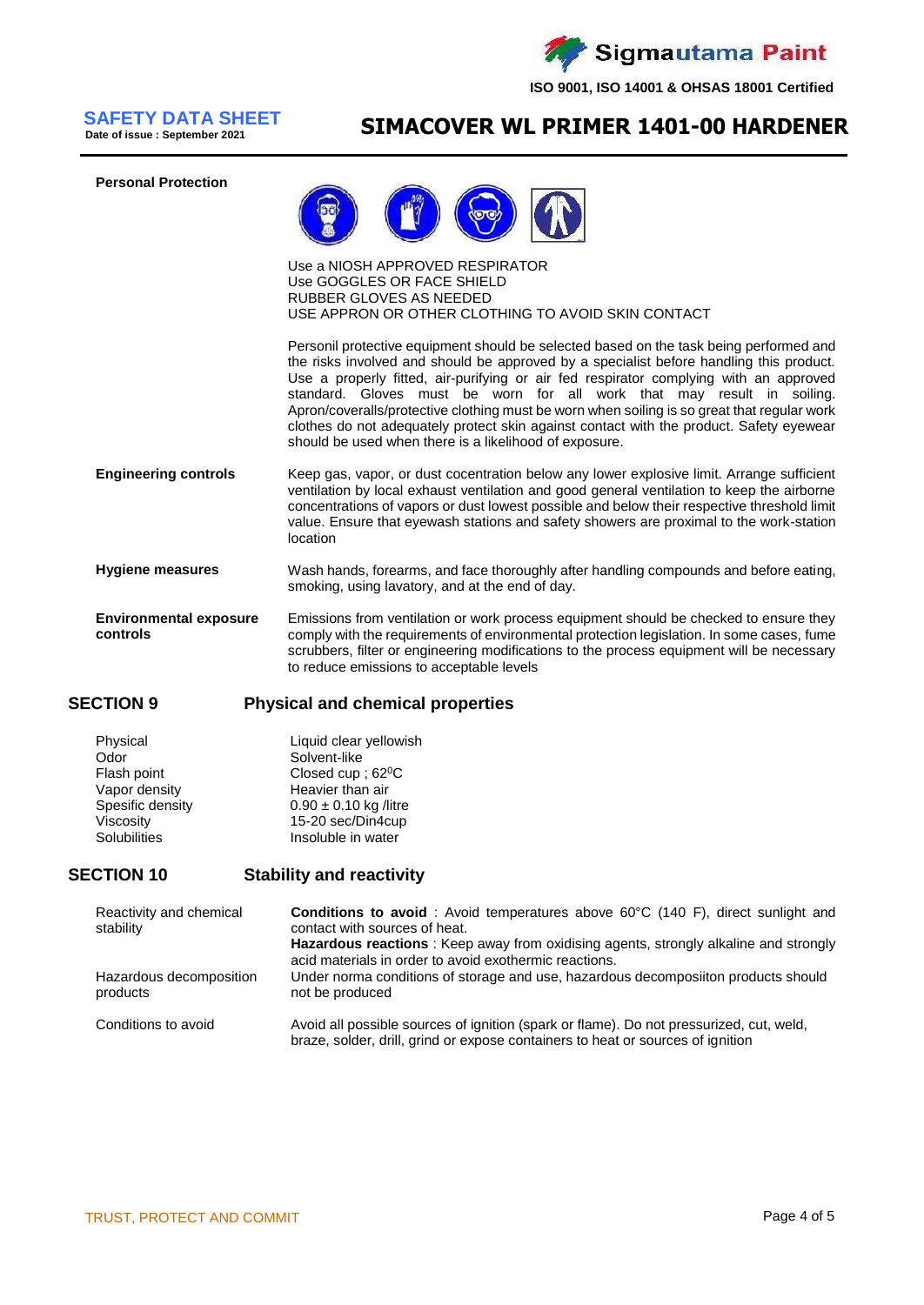

## **Date of issue : September 2021**

## **SIMACOVER WL PRIMER 1401-00 HARDENER SAFETY DATA SHEET**

### **SECTION 11 Toxicological information**

| Ingredient                                 | Oral LD 50, mg/kg  | Skin LD 50, mg/kg           | Inhalation vapor LD 50,<br>mg/l/4 hours |
|--------------------------------------------|--------------------|-----------------------------|-----------------------------------------|
| Polyamide resin                            | 2500 mg/kg, rat    | 550 mg/kg, rabbit           | ٠                                       |
| Xylene                                     | 4300 mg/kg, rat    | >2000 mg/kg, rabbit         | 6350 ppm, rat                           |
| Tris-2,4,6-<br>(dimethylaminomethyl)phenol | $2,169$ mg/kg, rat | Corrosive on skin<br>rabbit | No data                                 |
| isobutanol                                 | 3,350 mg/kg, rat   | 2,460 mg/kg, rabbit         | No data                                 |

### **SECTION 12 Ecological information**

| Ingredient                  | 96 hr LC50 fish,                                    | 48 hr EC50 crustacea,               | 96 hr EC50 algae,                                 |
|-----------------------------|-----------------------------------------------------|-------------------------------------|---------------------------------------------------|
|                             | mg/l                                                | mg/l                                | mg/l                                              |
| Polyamide resin             | Not available                                       | 33900, Daphnia magna                | Not available                                     |
| Xylene                      | 3.30, Oncorhynchus                                  | 8.50, Palaemonetes                  | 100.00 (72 hr),                                   |
|                             | mykiss                                              | pugio                               | Chlorococcales                                    |
| Tris-2,4,6-                 | 240, Rainbow trout                                  | 718. Grass shrimp                   | 6,25, Scenedesmus                                 |
| (dimethylaminomethyl)phenol | (Oncorhynchus mykiss)                               | (Palaemonetes)                      | subspicatus                                       |
| Isobutanol                  | 1,430, Pimephales<br>promelas (fathead<br>minnow)): | 1,220, Daphnia magna<br>(Water flea | 1,799, Pseudokirchneriella<br>subcapitata (algae) |

Environmental precaution : harmful to aquatic organism, may cause long term adeverse effect in the aquatic environment.

### **SECTION 13 Disposal consideration**

The generation of waste should be avoided or minimized wherever possible. Disposal of this product, solutions and any by products should at all times comply with the requirements of environmental protection and waste disposal legislation and any regional local authority requirements. Residues of the product is listed as hazardous waste. Dispose of according to all state and local applicable regulations.

Waste should not be disposed of untreated to the sewer unless fully compliant with the requirements of all authorities with jurisdiction. Spillage, remains, discarded clothes and similar should be discarded in a fireproof container. The information presented below only applies to the material as supplied. The identification based on characteristic or listing may not apply if the material has been used or otherwise contaminated.

### **SECTION 14 Transport information**

| Transport within user's<br>premises |                | Always transport in closed containers that are upright and secure. Ensure that persons<br>transporting the product know what to do in the event of an accident or spillage |                               |                               |                 |         |                           |
|-------------------------------------|----------------|----------------------------------------------------------------------------------------------------------------------------------------------------------------------------|-------------------------------|-------------------------------|-----------------|---------|---------------------------|
|                                     | UN no.         | Proper shipping name                                                                                                                                                       |                               | Transport hazard<br>class(es) | PG <sup>*</sup> | $Env^*$ | Additional<br>information |
| ADR/RID<br>Class                    | <b>UN 1263</b> | Paint                                                                                                                                                                      | 3                             | <b>FLAMMASS.</b>              | Ш               | Yes     |                           |
| <b>IMDG</b><br>Class                | UN1263         | Paint                                                                                                                                                                      | 3<br>$\overline{\phantom{0}}$ | <b>TEACHING ABOUT</b>         | $\mathbf{III}$  | Yes     |                           |
| <b>IATA Class</b>                   | UN1263         | Paint                                                                                                                                                                      | 3                             | 167, 189, 1984                | Ш               | Yes     |                           |

PG\* : Packing group Env\* : Environmental hazards